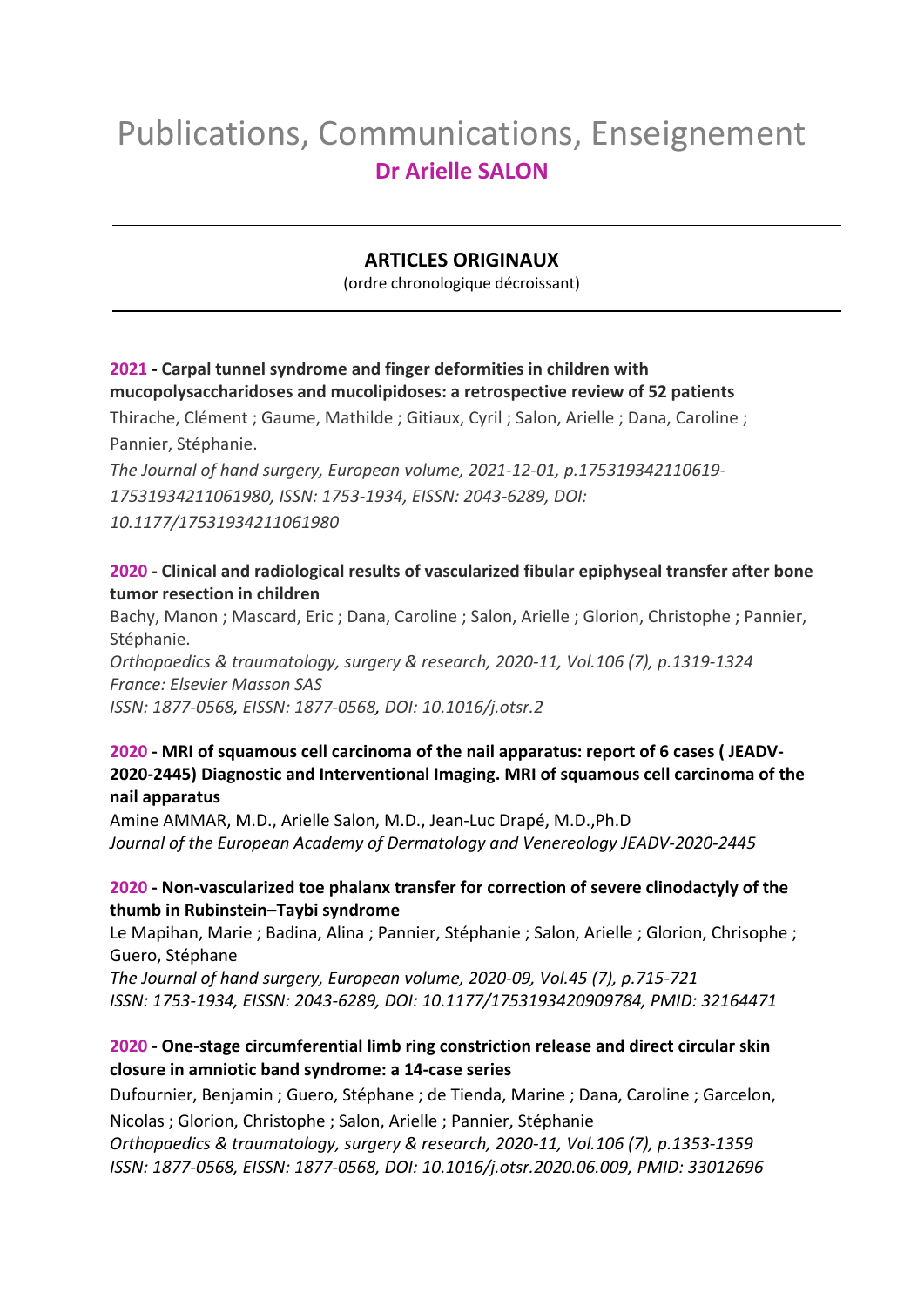#### **2019 - Diagnosis and Management of Carpal Tunnel Syndrome in Children with Mucopolysaccharidosis: A 10 Year Experience**

Dabaj, Ivana ; Gitiaux, Cyril ; Avila-Smirnow, Daniela ; Ropers, Jacques ; Desguerre, Isabelle Salon, Arielle ; Pannier, Stéphanie ; Tebani, Abdellah ; Valayannopoulos, Vassili ; Quijano-Roy, Susana *Diagnostics (Basel), 2019-12-20, Vol.10 (1), p.5*

#### **2018 - Long-term outcomes of atasoy flap in children with distal finger trauma**

Céline Klein<sup>1</sup>, Ouri Haennel<sup>1</sup>, Arielle Salon<sup>2</sup>, Francois Deroussen<sup>1</sup>, Marie-Christine Plancq<sup>1</sup>, Richard Gouron1

<sup>1</sup>CHU Amiens-Picardie, Amiens; <sup>2</sup>CHU Necker-Enfants Malades, Paris, France, *J Hand Surgery & Rehabilitation* 2018-in press

**2017 - Physiolysis for correction of clinodactyly with delta phalanx : early improvement** Laila EL SAYED, Arielle SALON; Christophe GLORION; Stéphane GUERO *J Hand Surgery & Rehabilitation* 2018-in press

# **2016 - Surgical Treatment of Enchondromas of the Hand During Childhood in Ollier** Disease Klein Céline, MD, Delcourt Tiphanie, MD, Salon Arielle MD, Finidori Georges MD, Glorion Christophe MD, PhD, Pannier Stéphanie MD, PhD *Université Paris Descartes, Sorbonne Paris Cité, Department of Pediatric Orthopedics, Hôpital Necker Enfants Malades*, Paris, France.

Jhs Am 2018

#### **2016 - « La main dans le syndrome d'Apert »**

Arielle Salon et Céline Klein *Gazette d'Orthopédie* n°45 - 2016

## **2016 - « Metacarpal lengthening in children: comparison of three different techniques in 15 consecutive cases »**

C. Dana, J.-C. Aurégan, A. Salon, S. Guéro, C. Glorion and S. Pannier *The Journal of Hand Surgery* (European Volume) 2016

## **2014 - « Traitement de la maladie de Dupuytren par aponévrotomie percutanée : technique et indications »**

A. Salon , B. Cadot , B. Marcadet *Kinesithér Scient* 2014 ; 551 :11-15

#### **2013 - « Ostéotomie en roseau du radius chez l'enfant dans la paralysie de la pronation du plexus brachial obstétrical »**

Radius reed osteotomy for supination deformity in children with obstetrical brachial plexus palsy

F. Alkar, C. Dana, A. Salon, C. Glorion *Chirurgie de la Main* 32 (2013) 387-392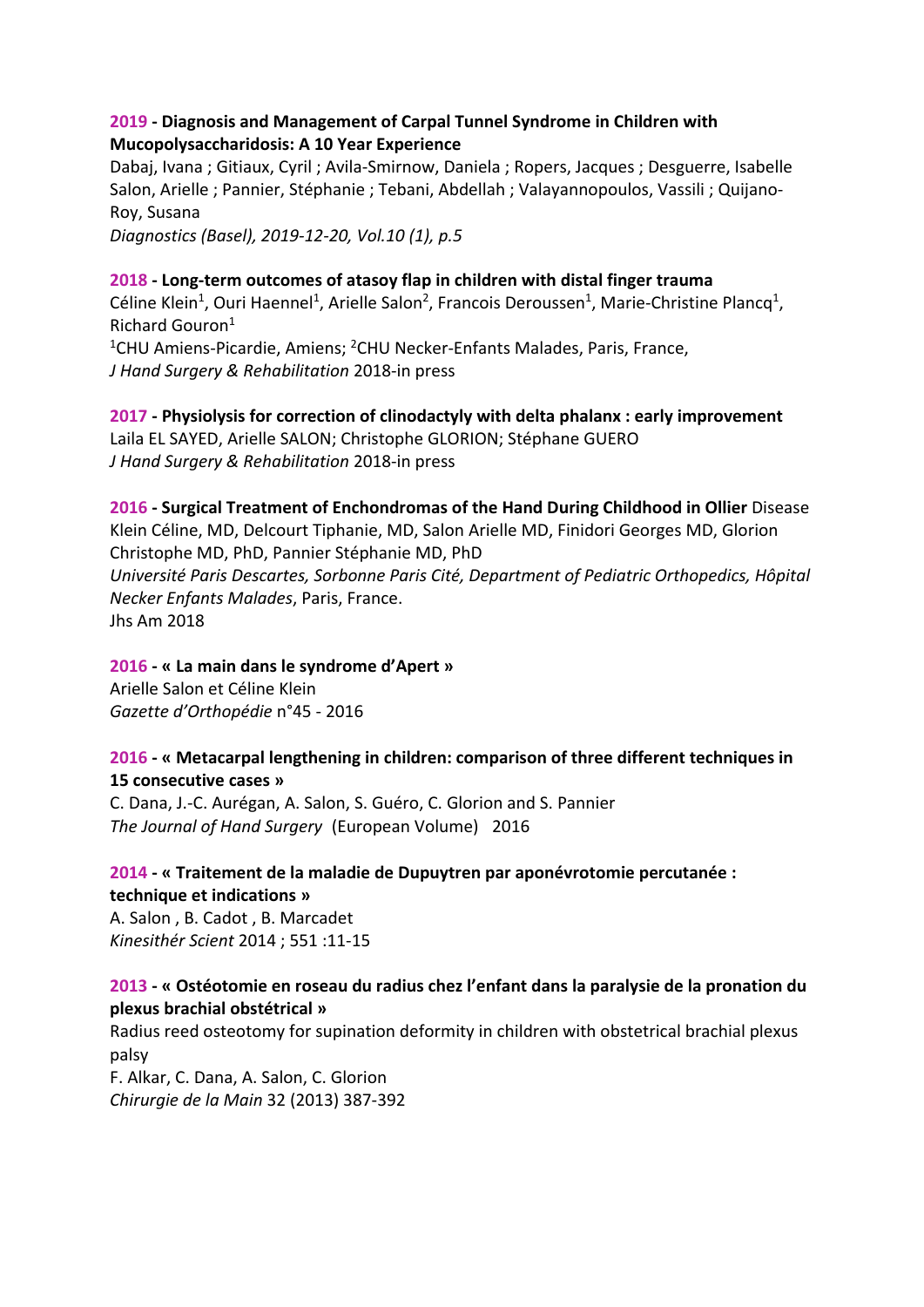#### **« Recurrence of radial bowing after soft tissue distraction and subsequent radialization for radial longitudinal deficiency »**

C. Dana , JC Aurégan , A. Salon , S. Guéro , C. Glorion, S. Pannier *J Hand Surg* 2012 ; 37A : 2082-2087

#### **« Duplications du pouce »**

A.Salon in *Orthopédie pédiatrique : membre supérieur*, dirigé par P. Journeau et J. Cottalorda Elsevier Masson éditeur, 2008, Paris, 240 p.

#### **« Triphalangies du pouce »**

A.Salon *Chirurgie de la Main* 27S (2008) S71-S81

**« Un point sur le syndrome de Poland »**  A.Salon, C. Glorion *Le Quotidien du Médecin*, 8156, ven 27 avril 2007- www.quotimed.com

**« Long-term review of five leg replantations : Emergency strategy and examples of lengthening of the leg on nerve regeneration »**  A.Salon, P.A. Liverneaux, T. Dubert, R. Bleton, J.Y. Alnot *Injury, Int. J. Care Injured* (2006) 37, 869-876

## **« Post-traumatic distal interphalangeal finger joint reconstruction using a free hemi-joint transfer from the fifth toe middle phalanx »**

Arielle Salon, Pierre Journeau, Jean Luc Drape *Journal of Pediatric Orthopaedics* B 2005, 14 :116-119

#### **« Reconstruction d'une phalange totale par greffe chondrale libre non vascularisée après échec de sclérothérapie d'un kyste anévrismal »**

A Salon, J. Rémi, Pr F. Brunelle, Pr J.L. Drapé, Pr Ch. Glorion *Chirurgie de la Main* 24 (2005) 187-192

**« Chirurgie conservatrice dans la maladie de Kienboeck avec arthrose péri-lunarienne: resurfaçage articulaire utilisant le concept du "carpe banque" »**  A Salon, C. Hémon *La Main*, 2003, 22-3, 154-157

## **« Long-term follow-up of Madelung's deformity in teen-agers with conservation of the distal radio-ulnar joint »**

A.Salon, M.Serra, J.C.Pouliquen *J Hand Surg* Br, 25B, vol 1, 22-25, 2000

**« Syndactyly in Apert's syndrome. Utility of a prognostic classification »**  P Journeau, E. Lajeunie, D. Rénier, A. Salon, S. Guéro, JC. Pouliquen *Ann Chir Main* 1999, 18, 1, 13-19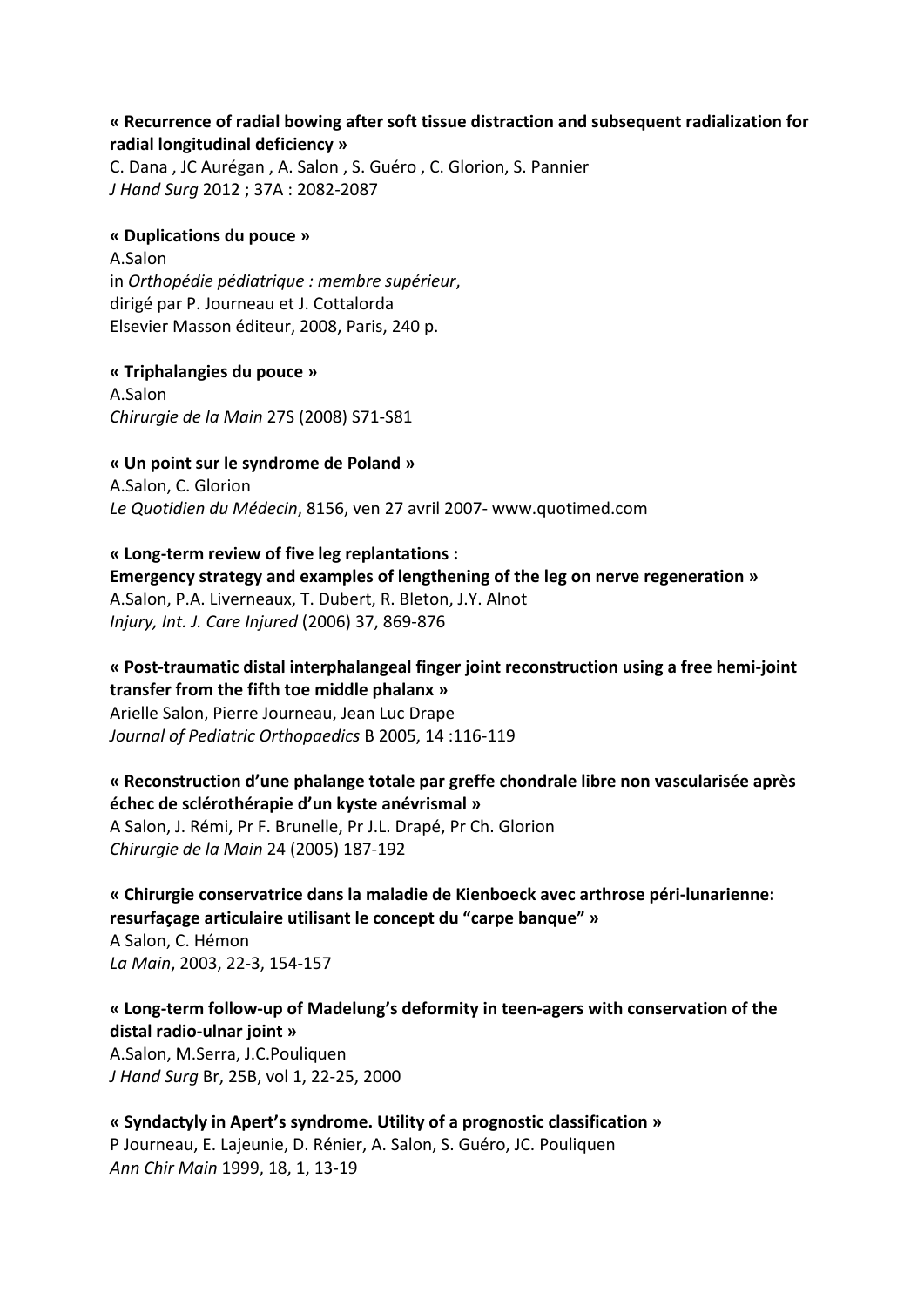#### **« Reconstruction of a greater toe in a child using the Y-V pedicle elongation technique for a medial plantar flap. Case report »**

A. Salon, J.C. Pouliquen *Br Journal of Plastic Surgery*, 1999

## **« Congenital radio-ulnar synostosis. Study of a series of 37 children and adolescents »**

K. Yammine, A. Salon, J.C. Pouliquen, *Ann CHir Main*, 1998, vol 4

## **« The Stump and Amputation »**

A. Salon, J. Glicenstein in : *Reconstructive Surgery in Hand Mutilation*, Guy Foucher ed, Martin Dunitz 1997, London, 199pp, 77-86

#### **« Les déviations des orteils chez l'enfant »**

Revue *Le Podologue*, 1996

#### **« Prise en charge des déviations des petits orteils de l'enfant »**

A. Salon FMC Mise au Point, *Le Quotidien du Médecin* p10 n°5906, 12 Sept 1996

#### **« Désaxation du gros orteil chez l'enfant »**

A. Salon FMC Mise au Point, *Le Quotidien du Médecin* p14 n°5911, 19 Sept 1996

#### **« La Main Plexique »**

A.Salon, J.Y.Alnot, Monographie du GEM *Les paralysies du plexus brachial*, 2ème édition 1995, p243-255

#### **« Fibrolipomes du nerf médian. Revue de dix cas opérés avec un recul moyen de huit ans »**

A. Salon, S. Guéro, J. Glicenstein *Ann Chir Main* 16, 6:284-295, 1995

## **« The by-pass extensor musculotendinous transfer. A salvage technique for loss of substance of the extensor apparatus in long fingers »**  C.Oberlin, A.Atchabayan, A.Salon, A.Bhatia and J.M.Ovieve

*J.Hand Surg* (Br) 1995 vol 120B, 3, 392-397

## **« Nerve transfer to Biceps Muscle using a part of Ulnar Nerve for C5C6 avulsion of the Brachial Plexus: anatomical study and report of four cases »**  C. Oberlin, D. Béal, S.Leechavengvongs, A. Salon, M.C. Dauge, J.J. Sarcy, *J.Hand Surg* (Am) 1994 vol 19A, 2, 232-237

**« Long-term follow-up of Congenital Dislocation of the Hip after Closed Reduction »**  A.Salon, B.Melchior, S.Peraldi, Y.Desgrippes, H.Bensahel *Journal of Pediatric Surgery*, n°3B, May 93